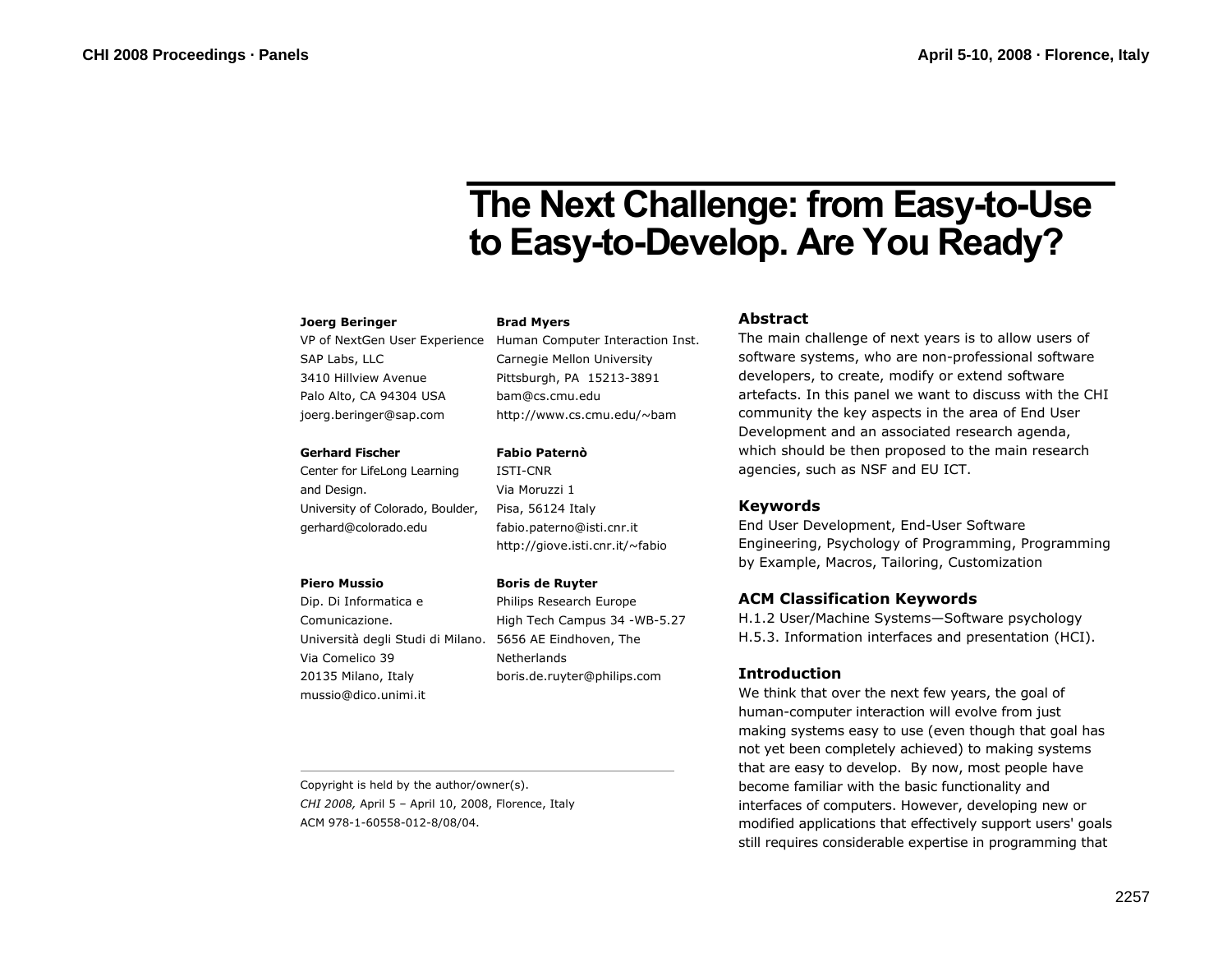cannot be expected from most people. Thus, one fundamental challenge for the coming years is to develop environments that allow users who do not have background in programming to develop or modify their own applications. Today, some forms of EUD have found widespread use in commercial software with some success: recording macros in word processors, setting up spreadsheets for calculations and defining e-mail-filters. While these applications only realize a fraction of EUD's potential and still suffer from several flaws, they illustrate why EUD is an important contribution to letting users become active citizens of the Information Society.

End User Development concerns activities that imply some modification, aiming at creating from scratch or modifying an existing software artefact. Examples of these approaches are: Programming by Example (also called Programming by Demonstration), Visual Programming, Macros, and Scripting Languages. Research projects that have started to address such complex issues have been activated both in Europe (for example EUD-Net, http://giove.isti.cnr.it/eud-net.htm and EUDISMES, http://www.eudismes.de) and USA (for example EUSES, http://eusesconsortium.org/). This panel aims to bring together researchers (some from industrial organizations) from both sides of the Atlantic, with various experience in the area, which should stimulate the discussion with the CHI audience. The goal is to identify the key aspects in the area and an associated research agenda, which should then be proposed to the main research agencies, such as NSF and EU ICT. Some key issues for the discussion are the identification of the more relevant application domains and promising research approach, how to exploit current technological trends (e.g., the availability in the mass market of various types of interaction platforms,

such as mobile devices, digital TVs, …), what new business models will be enabled by EUD.

# **Position Statements**

### *Joerg Beringer*

Joerg Beringer's article "Reducing Expertice Tension" [2] defines End User Development (EUD) as the design problem to enable subject matter experts to create or modify executable software components. This design problem is not limited to end users who want to adapt software to reflect their own work practices but to process analysts or power users in organizations, who want to configure content and processes for end user communities without having deep IT knowledge. EUD is not limited to end users, but to the design challenge per se to enable user to become creative on a level which typically is beyond their level of expertise.

## *Gerhard Fischer*

The industrial information economy [1] has been focused on creating finished goods such as complete software systems, movies, and information repositories. The emerging networked information economy is democratizing the design and evolution of rich collaboratively constructed information environments by creating socio-technical environments supporting active contributors instead of passive consumers [5]. These fundamental changes create new challenges for interactive systems by breaking down the barriers and distinctions between designers and users and open up opportunities for social creativity. Meta-design [6] is focused on "design for designers". It creates open systems at design time that can be modified by their users and evolved, requiring and supporting more complex interactions at use time. Open systems allow significant modifications when the need arises. The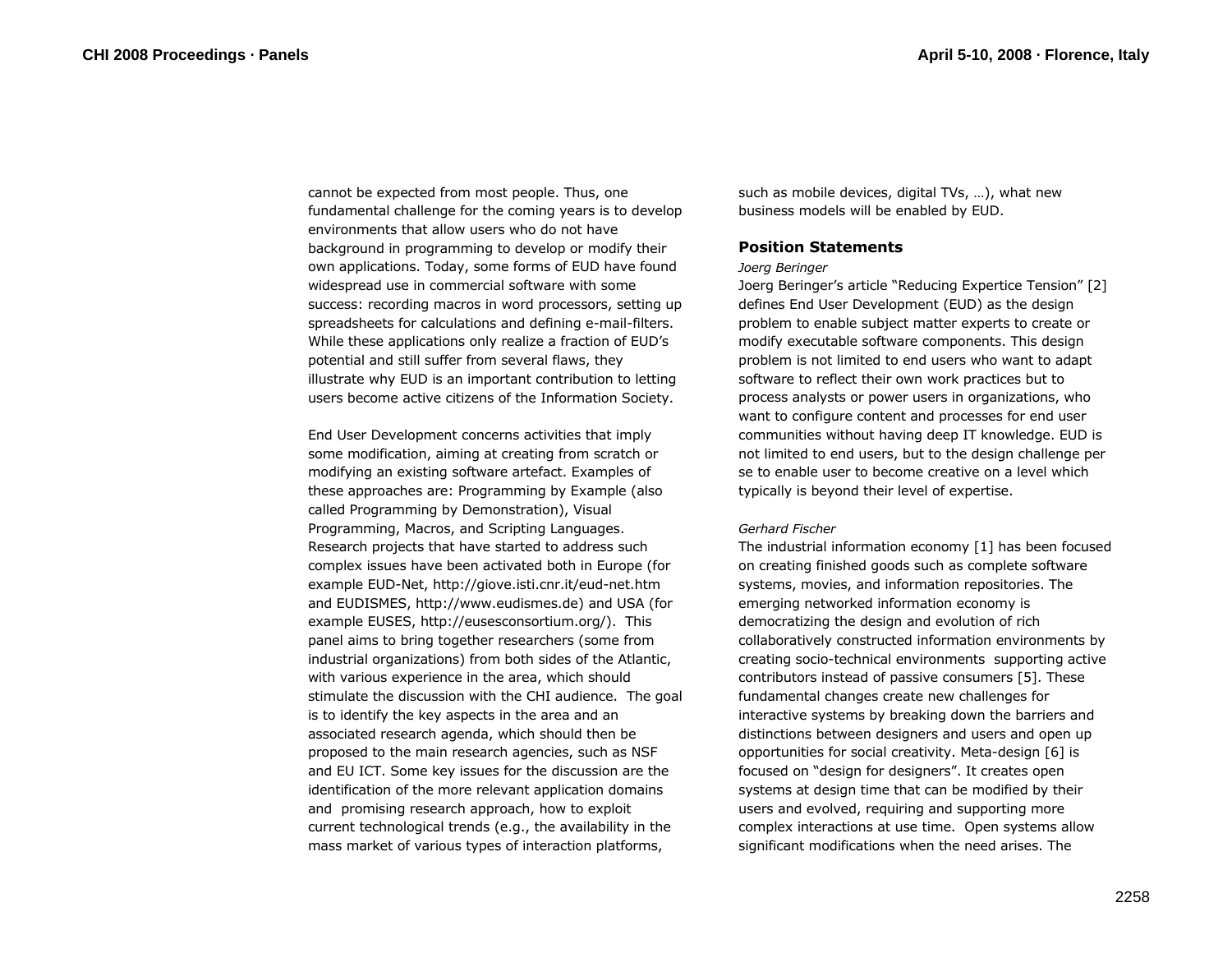

**Figure 1:** The Whyline [8] after a user asks why an event did not happen, and the resulting answer and visualization.

successes of open source software systems and open content environments have demonstrated that given the right conditions, design through the collaboration of many can create new kinds of systems. Meta-design tries to reduce the gap in the world of computing between a population of elite scribes who can act as designers and a much larger population of intellectually disenfranchised knowledge workers who are forced into a consumer role. To achieve these objectives, it addresses the following three necessities for socio-technical environments: (1) they must be flexible and evolve because they cannot be completely designed prior to use; (2) they must evolve at the hands of the users; and (3) they must be designed for evolution.

### *Piero Mussio*

In a recent paper [7], Piero Mussio and co-authors present the current status of their research on End User Development, which focuses on people who are experts in a specific discipline (e.g. mechanical engineering, medicine, geology, etc.) but by no means experts in computer science, nor willing to be so, and who use computer systems for their daily work activities and are responsible for possible errors and mistakes, even those generated by wrong or inappropriate use of computer systems. Such domain experts usually lack any development skill and do not want to be constrained by formalisms that are alien to their culture. They want software environments to be easily accessible, that they can develop as environments shaped to their needs, tasks and habits without being aware of programming. To this aim, the participatory, meta-design Software Shaping Workshop methodology has been developed, which provides end users with software environments (called workshops in analogy to artisans' workshops) allowing them to perform development activities even at use time. These environments provide interaction languages that reflect the end user mental models of the situations to be managed. Using these languages, end users become designers of their tools, and environments, being able of solving their problems and shape their software tools following their style of reasoning without being forced to think as programmers.

## *Brad Myers*

Brad Myers's "Natural Programming" project [9] at Carnegie Mellon University has been working for more than 10 years to make programming more "natural", or closer to the way people think. The strategy is to first perform studies that reveal people's needs and strategies. This motivates novel tools, which are then evaluated to verify their impact. For example, studies revealed that debugging usually starts with "why" and "why not" questions [7], which motivated the design of the Whyline tool (see Figure 1) which studies showed decreased debugging time by a factor of 8 [8].

# *Fabio Paternò*

People should be able to work through familiar and immediately understandable representations that allow them to easily express and manipulate relevant concepts, and thereby create or modify interactive software artefacts. In contrast, since a software artefact needs to be precisely specified in order to be implemented, there will still be the need for environments supporting transformations from intuitive representations into more precise, but more difficult to develop, descriptions. The main motivation for modelbased approaches to user interface design has been to support development through the use of meaningful abstractions to avoid dealing with low-level details. Despite such potential benefits, their adoption has